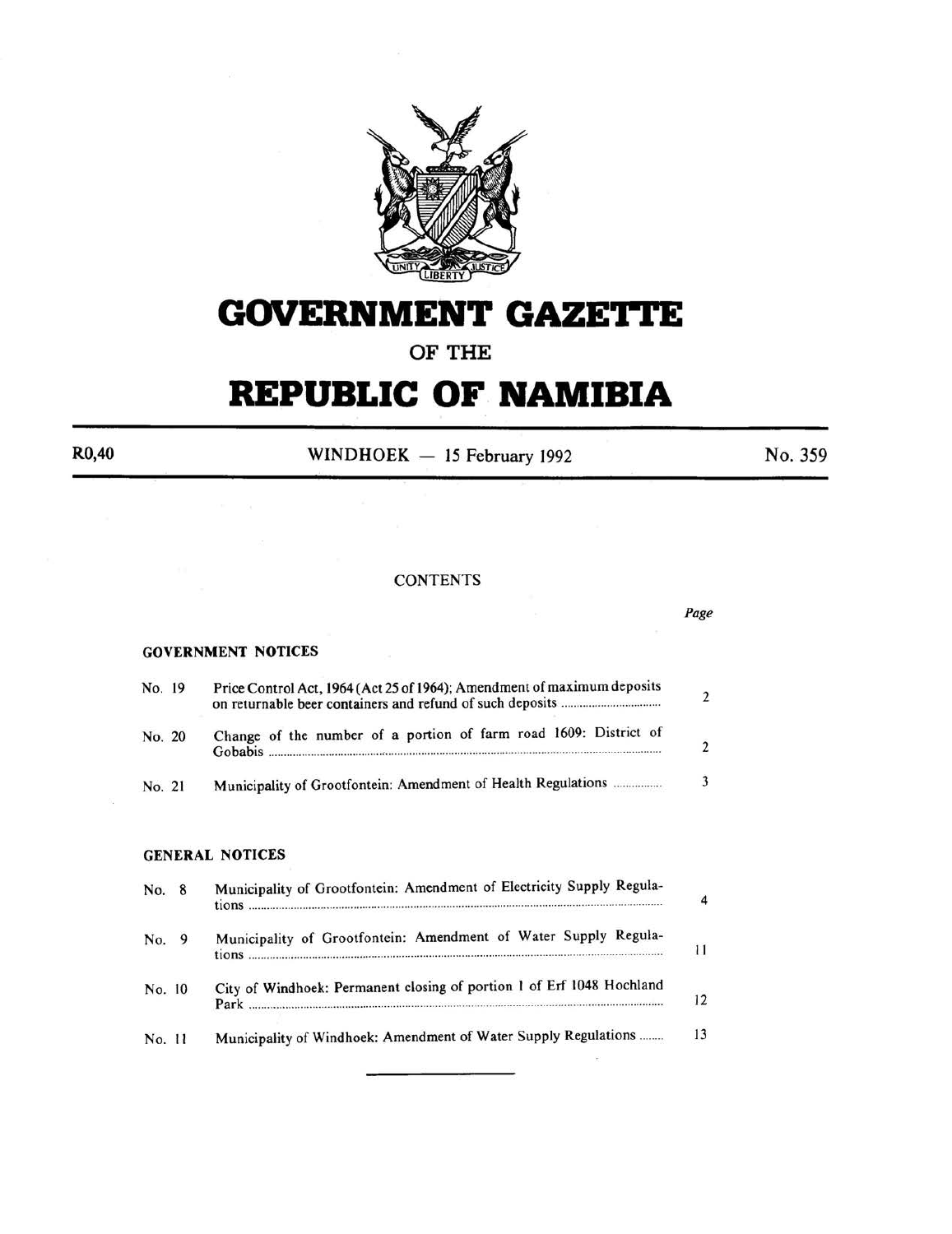$\overline{\phantom{a}}$ 

 $\overline{\phantom{a}}$ 

# **Government Notices**

# **MINISTRY OF TRADE AND INDUSTRY**

No. 19

# PRICE CONTROL ACT, 1964 (ACT 25 OF 1964); AMENDMENT OF MAXIMUM DEPOSITS ON RETURNABLE BEER CONTAINERS AND REFUND OF SUCH DEPOSITS

Under the powers vested in me by section 5 of the Price Control Act, 1964 (Act 25 of 1964), I hereby amend Government Notice 96 of 1991 by the substitution in the Schedule for the amounts "RO, 10", "RO, 15" and "R3,00", as applicable to beer containers, of the amounts "R0,20", "R0,25" and "R7,00", respectively.

G.J.F. GOUS<br>PRICE CONTROLLER

Windhoek, 6 February 1992

# **MINISTRY OF WORKS, TRANSPORT AND COMMUNICATION**

No. 20

1992

### CHANGE OF THE NUMBER OF A PORTION OF FARM ROAD 1609: DISTRICT OF GOBABIS

It is hereby made known for general information that the number of the portion of farm road 1609 described in the Schedule and shown on sketchmap Pl473 by the symbols A-B-C-D-E-F, has been changed to farm road 1693.

#### SCHEDULE

From a point (A on sketch-map Pl473) on main road 40 on the farm Vredelus 629 generally north-north-eastwards and more and more northeastwards across the said farm to a point  $(B \text{ on sketch-map } P1473)$  on the common boundary of the last-mentioned farm and the farm Lushof 634; thence generally north-north-eastwards across the last-mentioned farm to a point (C on sketch-map P1473) on the last-mentioned farm; thence generally northwards across the last-mentioned farm to a point (D on sketch-map Pl473) on the common boundary of the last-mentioned farm and the farm Lushof-Noord 756; thence generally northwards and more and more northnorth-westwards across the last-mentioned farm to a point (E on sketch-map P1473) on the last-mentioned farm; thence generally northwards and more

1992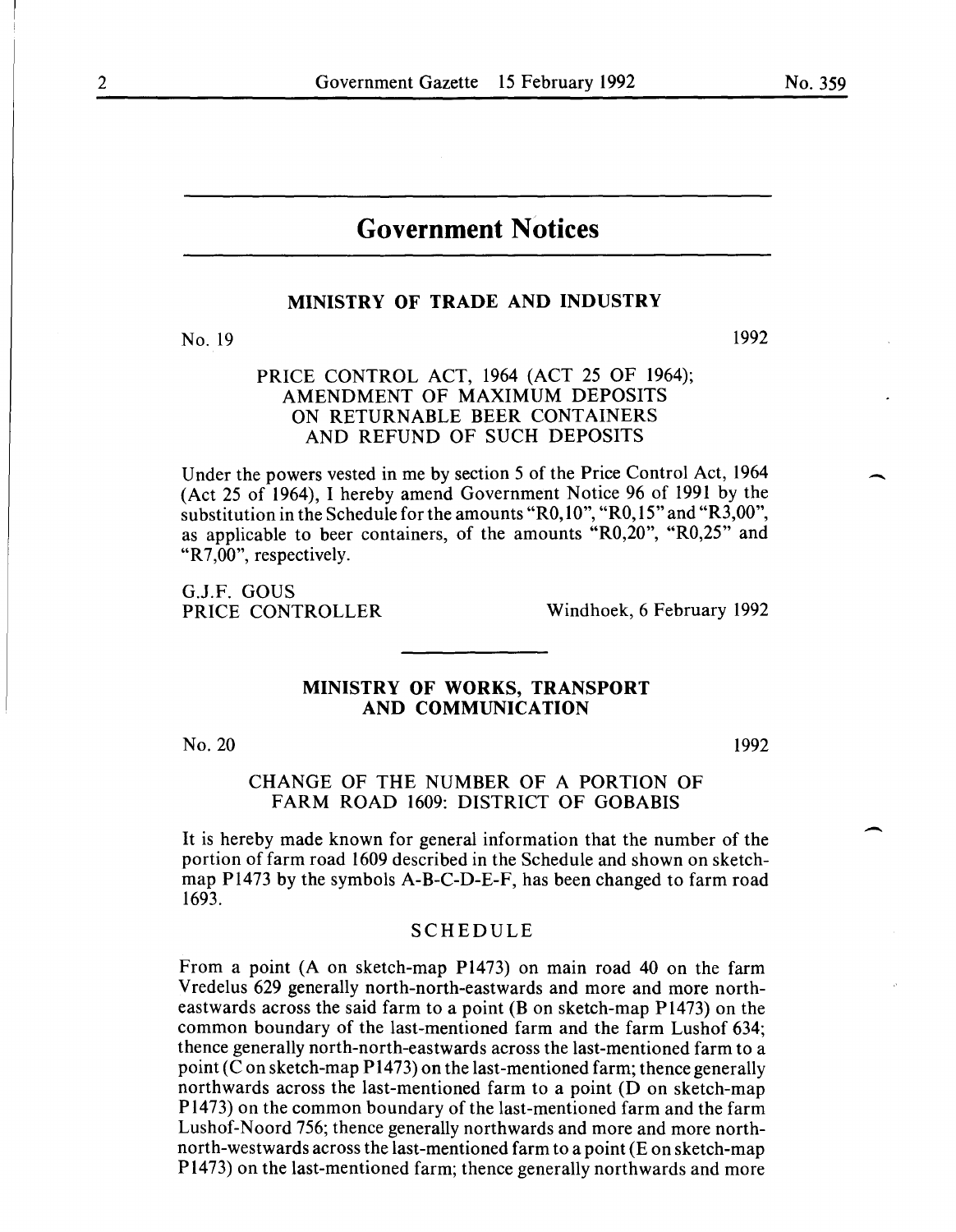and more north-north-eastwards across the last-mentioned farm to a point (F on sketch-map P1473) on the common boundary of the last-mentioned farm and the farm Portion **1** of Tredgold 503.

# **MUNICIPALITY OF GROOTFONTEIN**

 $No. 21$  1992

# AMENDMENT OF HEALTH REGULATIONS

The council of the Municipality of Grootfontein has under section 242 of the Municipal Ordinance, 1963 (Ordinance 13 of 1963), further amended the Health Regulations promulgated under Government Notice 98 of 1956 as set out in the Schedule.

The said amendments have been approved by the President under section 243 of the said Municipal Ordinance, 1963.

# SCHEDULE

The following tariff of charges is hereby substituted for the "Tariff of Charges":

## "Tariff of Charges

#### A. *Night-soil Removals*

|    | For removals twice a week, per pail, per month or part of | R <sub>6</sub> ,11 |
|----|-----------------------------------------------------------|--------------------|
| 2. | For removals thrice a week, per pail, per month or part   | R7,33              |
| 3. | For removals in excess of three times a week, per pail,   |                    |

#### B. *Conservancy Tank Removals:*

For removal of contents of conservancy tank R20,76 per 4,50 cubic metre or part thereof, subject to a minimum charge of R41,52 per tank per month, or part of a month, whether or not any service has been rendered.

C. *Removal of Domestic and other Refuse:* 

1. For removals during the Council's normal refuse removals in accordance with regulation 5 of Chapter VI -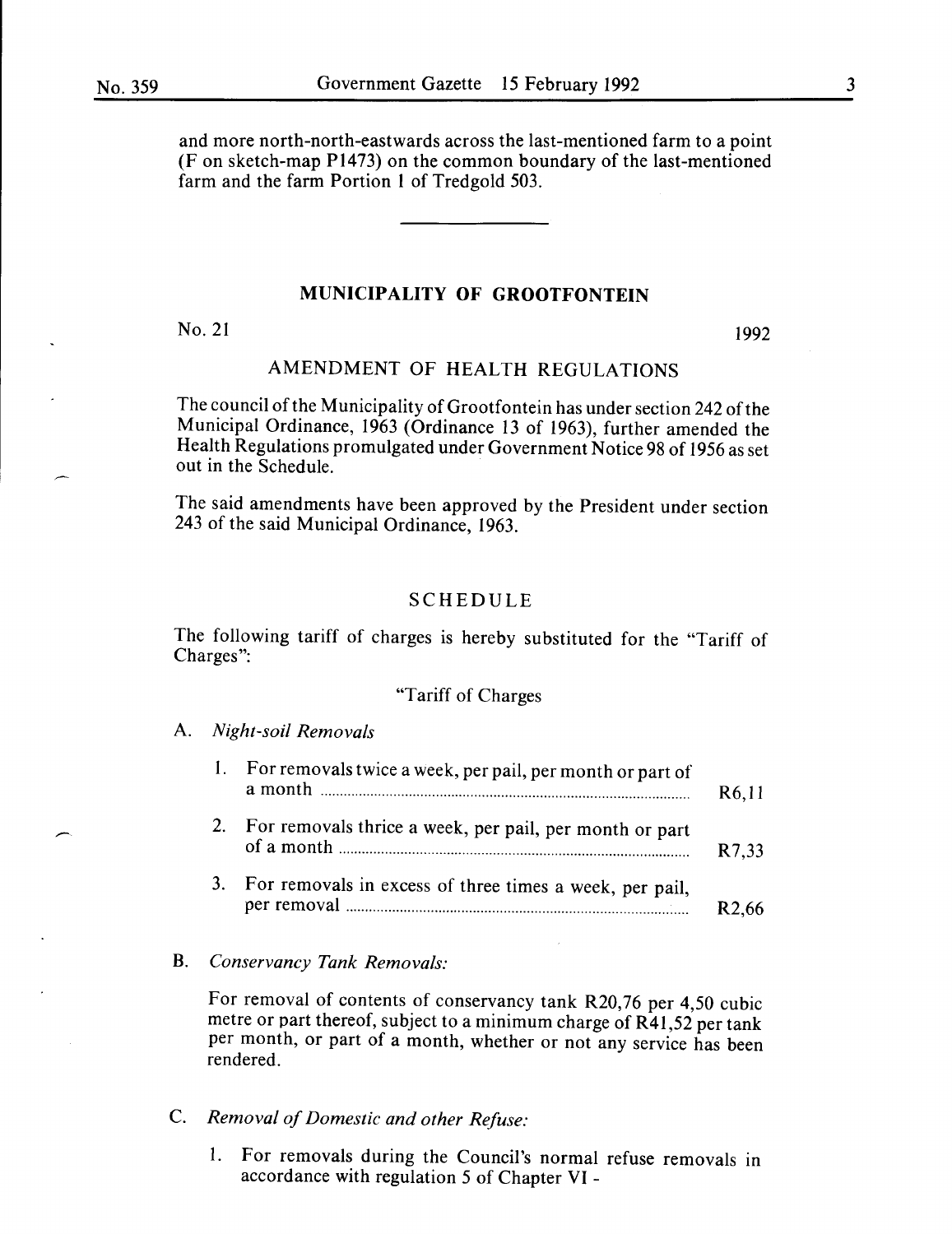$\sim$   $\sim$ 

-

-

 $\bullet$ 

|    |                        | (a) per receptacle as referred to in regulation $l(a)$ of                                                                          | R <sub>13</sub> ,43 |  |  |
|----|------------------------|------------------------------------------------------------------------------------------------------------------------------------|---------------------|--|--|
|    |                        | (b) per receptacle as referred to in regulation $l(b)$ of<br>Chapter VI, per month or part of a month                              | R <sub>19</sub> ,54 |  |  |
|    | 2.                     | Where the removal service is available, but is not made use of, a<br>minimum charge shall be payable per month or part of a month; |                     |  |  |
|    |                        | (a) in respect of a dwelling, public building or any other<br>premises, other than those mentioned in paragraph                    | R <sub>13</sub> ,43 |  |  |
|    |                        | (b) in respect of business premises or industrial premises                                                                         | R <sub>19,54</sub>  |  |  |
| D. | Loose or Bulky Refuse: |                                                                                                                                    |                     |  |  |
|    | 1.                     | For removal of refuse referred to in Regulation 3 of<br>Chapter VI, twice a week, per month or part of a month                     | R7,33               |  |  |
|    | 2.                     | For additional removals in excess of the removals re-                                                                              | R <sub>8</sub> ,55  |  |  |
|    | 4.                     | Removal of garden refuse, per lorry load or part thereof                                                                           | R9,77               |  |  |
| E. |                        | Sundries:                                                                                                                          |                     |  |  |
|    | 1.                     | Removal of dead animals -                                                                                                          |                     |  |  |
|    |                        |                                                                                                                                    | R <sub>6</sub> ,77  |  |  |
|    |                        | (ii) Small stock, including dogs and cats, per animal                                                                              | R4,00               |  |  |
|    | 2.                     | Destruction or burial of carcases (excluding removal) -                                                                            |                     |  |  |
|    |                        |                                                                                                                                    | R <sub>6</sub> ,77  |  |  |
|    |                        | (ii) Small stock, including dogs and cats, per animal                                                                              | R4,00.".            |  |  |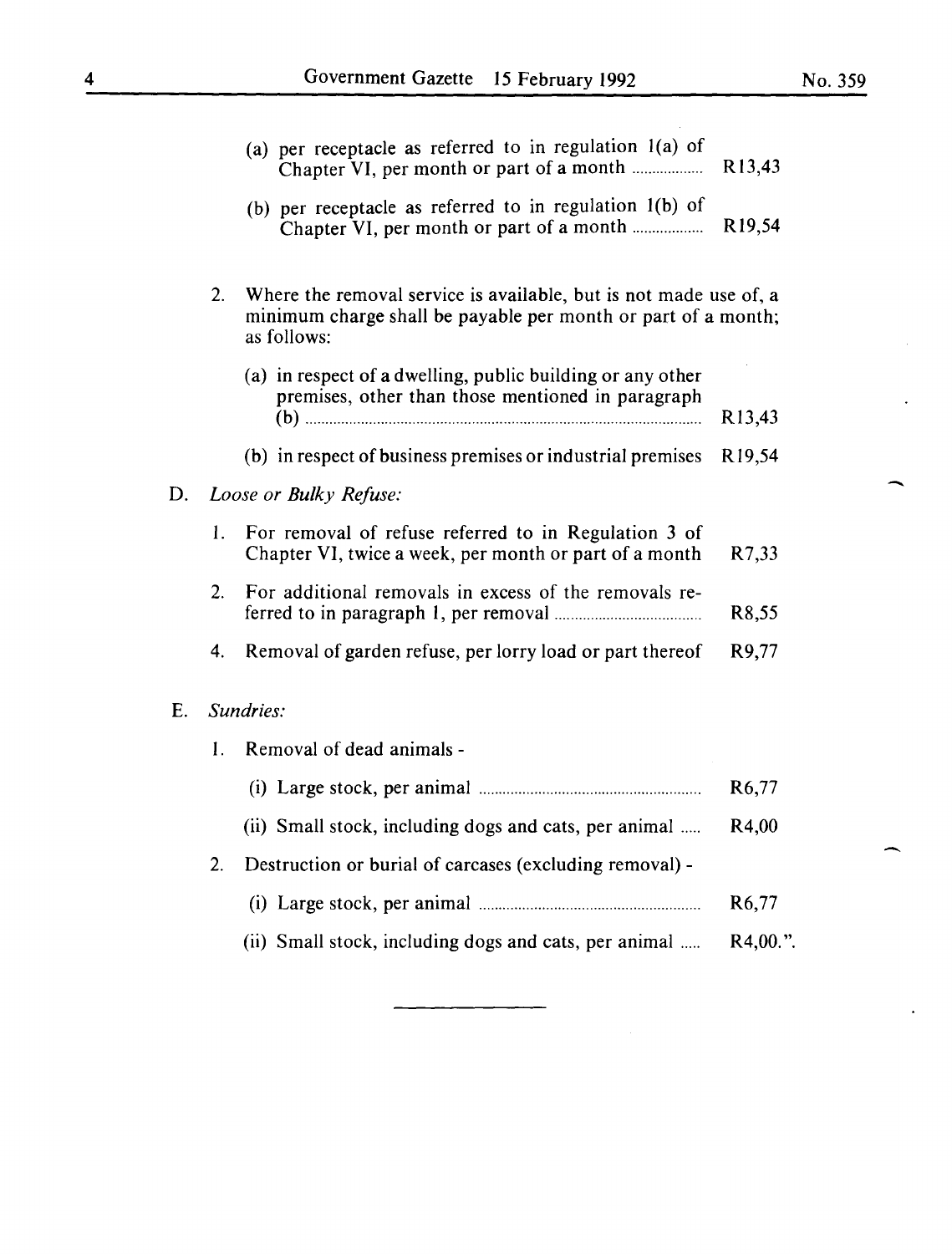-

# **General Notices**

# **MUNICIPALITY OF GROOTFONTEIN**

No. 8

1992

# AMENDMENT OF ELECTRICITY SUPPLY REGULATIONS

The Council of the Municipality of Grootfontein has under section 242 of the Municipality Ordinance, 1963 (Ordinance 13 of 1963), further amended the Electricity Supply Regulations promulgated under Government Notice 139 of 1957 by the substitution for Appendix "D" of the following appendix:

## "APPENDIX 'D'

#### *Definitions*

1. "A month"  $-$  for the purpose of this appendix shall mean a period of approximately 30 days corresponding to the period between two consecutive meter readings.

#### *Tariffs and Charges*

- 2. (a) All charges, fees and deposits provided for under these regulations shall be payable to the Council at the Municipal Office, Grootfontein.
	- (b) In all cases where the classification of a consumer is doubtful, the Town Electrical Engineer shall decide on the tariff to be applied. Should the consumer not be satisfied with the decision of the Town Electrical Engineer, he may apply in writing to the Council for a review thereof.
	- (c) If the consumer is not satisfied with the decision of the Council he may appeal to the Magistrate's Court. The court's decision shall be final.
- 3. (a) *Circuit Breakers:* 
	- (i) Miniature circuit breakers shall be made available by the Council in a range of ampere ratings which shall normally be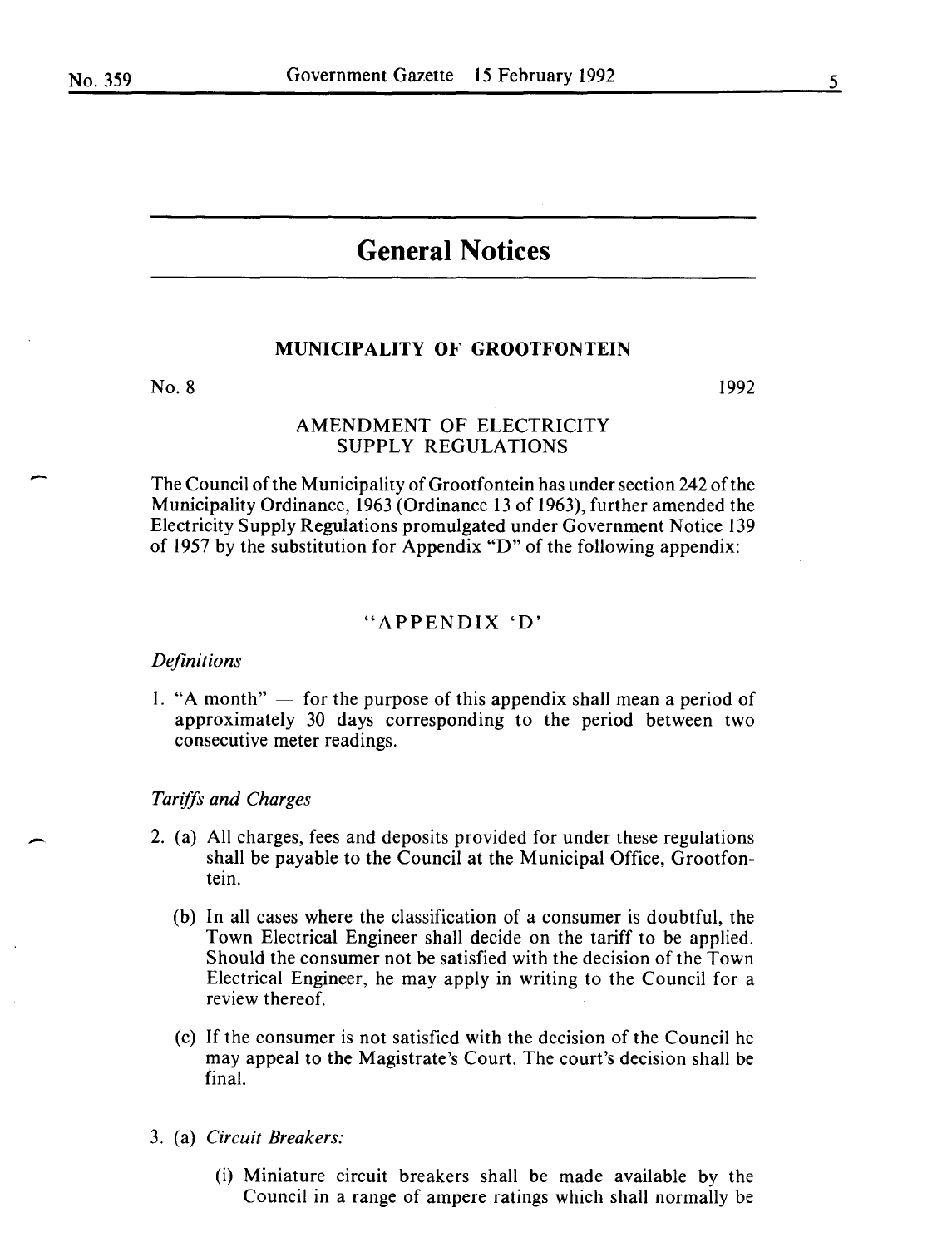-

multiples of 5 i.e. 15, 20, 25, etc. amperes, up to a maximum of 40 amperes per phase.

- (ii) A consumer requiring supply under these regulations for the first time at a particular installation shall select the rating of the municipal circuit breaker through which his installation is to be supplied.
- (iii) If during the course of a twelve-month period after connection under these regulations, the selected rating is found by the consumer to be unsuitable, application may be made to the Town Electrical Engineer for a circuit breaker of a different rating. Such circuit breaker shall be installed free of charge. If during the said twelve months period, further changes of circuit breakers are desired, such changes shall be carried out at a cost of R5,00 each. After the end of the twelve-month period referred to above, circuit breakers shall only be replaced under the following conditions: -
	- (a) a written application accompanied by a payment of R10,00 must be submitted to the Town Treasurer;
	- (b) such application shall only be acceded to after the lapse of a period of six months from the date of application, except in special cases, where it can be shown, to the satisfaction of the Town Electrical Engineer, that change in the connected load of the installation justifies a proportional change in rating of the circuit breaker.
- (iv) For the purpose of applying these tariffs, the Council shall have the right to require any consumer to state the capacity of the circuit breaker(s) required, and if a consumer fails to nominate the rating required, the Council may cause the installation to be connected through a circuit breaker or circuit breakers of 15 amperes rated capacity, and to levy the charges accordingly.
- (v) In the event of a consumer's installation being connected or disconnected on a day which falls between the days on which consecutive monthly meter readings are taken, the fixed charge for the part of the month up to the reading of the meter, shall be a fraction of the monthly fixed charge, such fraction being the number of days of the month during which the consumer's installation is connected divided by 30.
- (b) Minimum charge:

The minimum fixed charge shall apply, irrespective of whether units are consumed or not, and shall include meter rent.

4. (a) *Tariff 1* - *Domestic:* 

For the supply of electricity at low voltage to all *bonafide* domestic consumers who use current for purposes of a domestic nature in private dwellings, flats or flatlets: -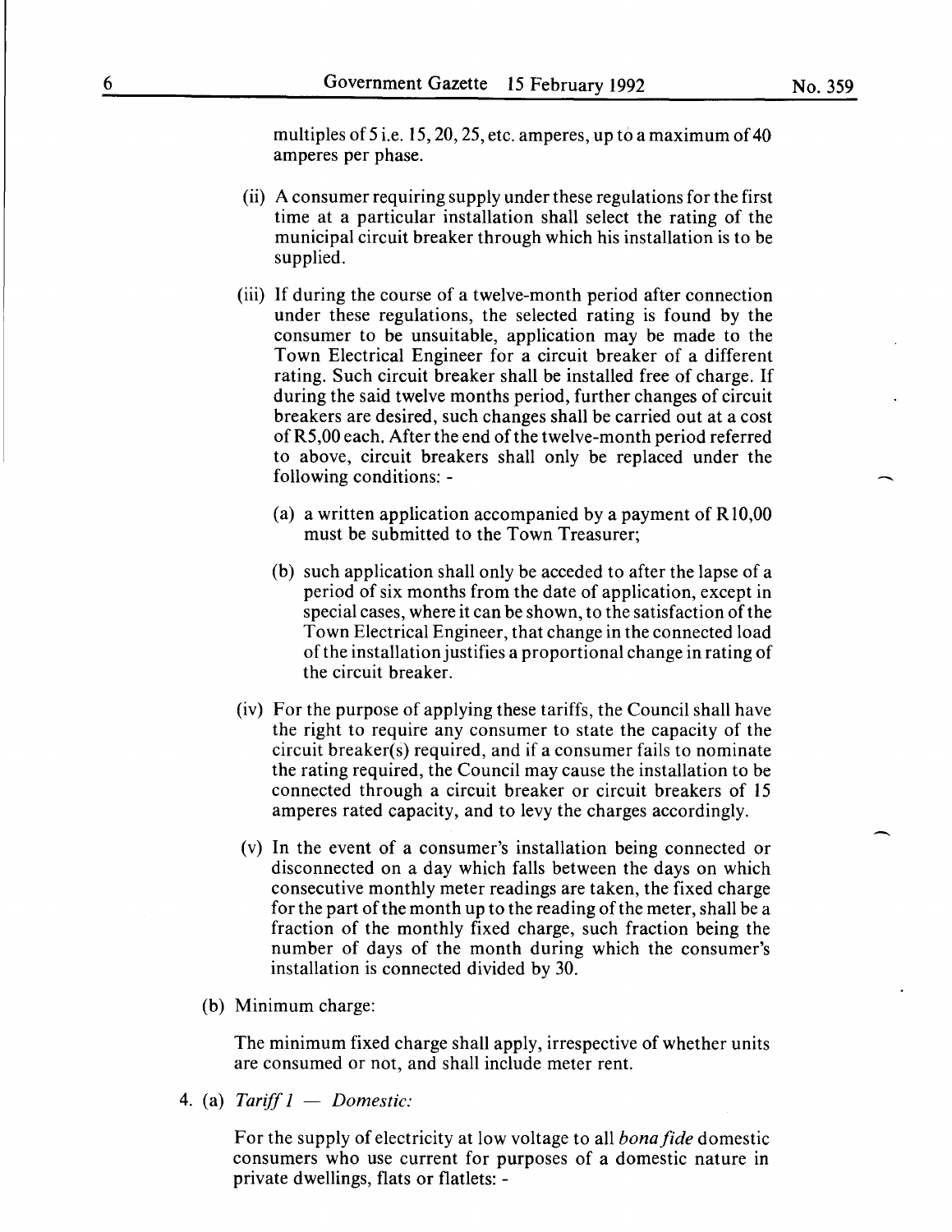-·

#### (i) FIXED CHARGE:

Each consumer shall pay a monthly fixed charge in accordance with the following scale, based on the nominal rating(s) of the circuit breaker(s) through which all current consumed at the consumer's installation shall pass: Provided that where no circuit breaker is installed, although the service is available, the fixed charge shall be  $R7,65$  per month.

(a) In respect of single-phase connections with circuit breaker ratings of:

| 15 amperes $-$ R 8,57 |                     |
|-----------------------|---------------------|
| 20 amperes $-$ R12,59 |                     |
| 25 amperes $-$ R15,24 |                     |
| 30 amperes $-$ R17,19 |                     |
| 35 amperes $-$ R19,84 |                     |
| 40 amperes $-$        | R <sub>22</sub> ,48 |
| 45 amperes $-$ R24,50 |                     |
|                       |                     |

(b) For the two- and three-phase connections the charge shall be R8,57 for the first 15 amperes of summated rating, plus 23 cents per ampere on the remaining summated rating of the circuit breakers controlling the installation.

# (i'i) UNIT CHARGE:

In addition to the fixed charge, all units consumed shall be paid for at RO, 1845 per unit.

#### (iii) MINIMUM CHARGE:

The minimum monthly charge as provided for in paragraph 3(b) shall be the fixed charge based on the circuit breaker rating(s).

- (b) *Tariff IIA General:* 
	- (i) In respect of the supply at low or medium voltage for power and lightning purposes to the following types of consumers, and where the summated rating of the circuit breaker(s) required to control the installation does not exceed 54 amperes:
		- (a) any type of consumer desiring supply under this tariff;
		- (b) all temporary connections;
		- (c) shops, offices, warehouses, banks, tearooms and restaurants, cinemas, clubs, churches, libraries, schools, filling stations, etc.;
		- (d) all consumers not provided for under any tariff contained in this Appendix:

For the first 50 units per month ........... . R0,436 per unit.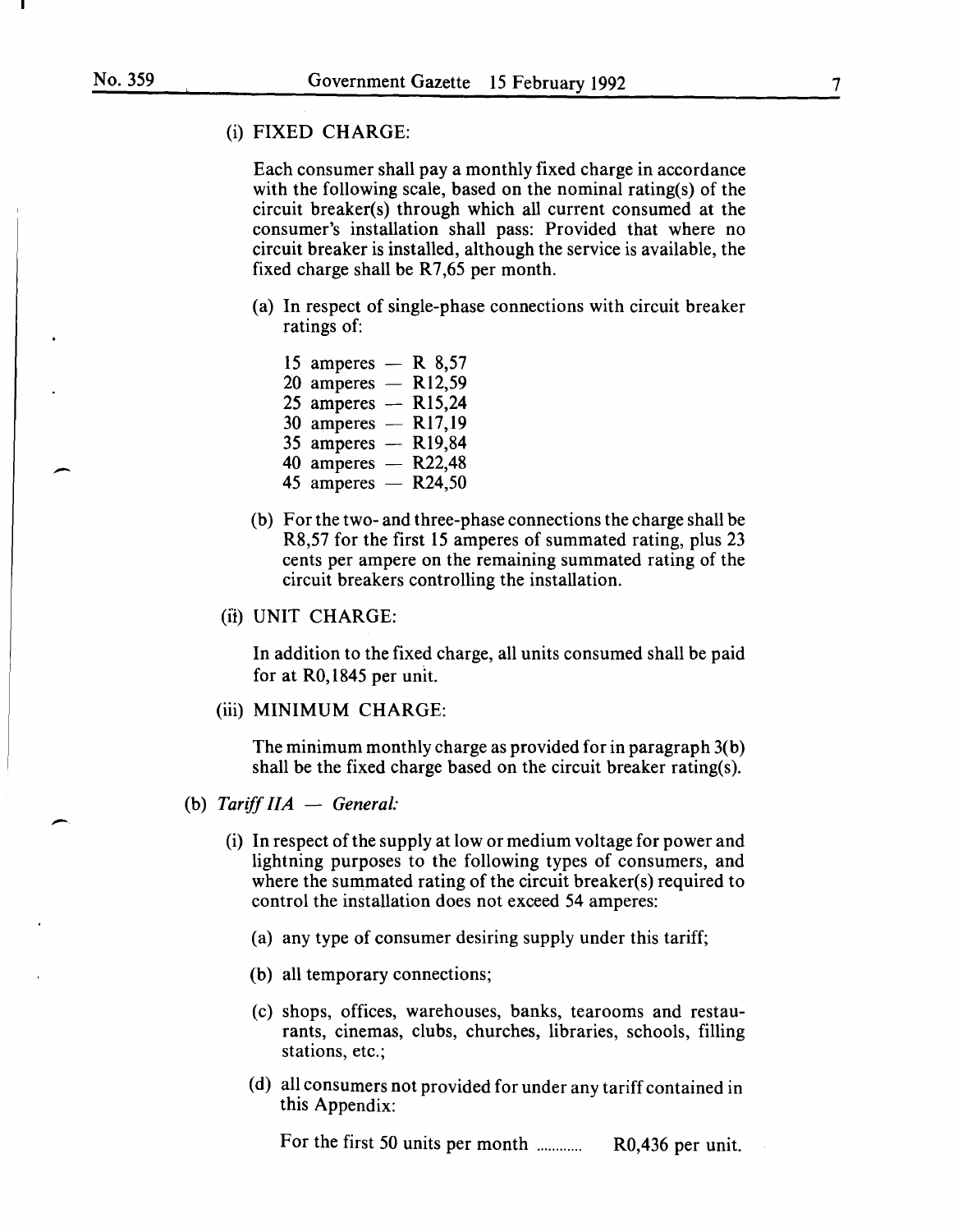$\overline{\phantom{a}}$ 

| All units in excess of 50 units per |                   |
|-------------------------------------|-------------------|
| month                               | $R0,2811$ per uni |

- (ii) Minimum monthly charge..................................................... R21,85.
- (iii) Installations taking supply under this tariff shall be controlled by circuit breakers, one in each phase, the maximum summated rating of which shall not exceed 45 amperes, and all current consumed at the installation shall pass through such circuit breakers.
- (c) *Tariff liB General and Industrial:* 
	- (i) In respect of the supply at low or medium voltage for industrial and manufacturing purposes and for the supply to private and licensed hotels, school hostels, hospitals and flats metered in blocks, where the summated rating of circuit breaker(s) required to control the installation exceeds 45 amperes: -
		- (a) For the first 200 units per month  $-$  R0,437 per unit;
		- (b) All units in excess of 200 units per month  $-$  R0,2811 per unit.
	- (ii) Minimum monthly charge  $-$  R87,40.
	- (iii) (a) Municipal consumption only industrial units used  $-$ R0,1812;
		- (b) Domestic consumption  $-$  as applicable for normal domestic use.
- (d) *Special Arrangements;·*

Notwithstanding any of the foregoing scales and charges, the Council may with the approval of the Minister charged with local government Affairs enter into special agreements with large consumers for the supply of electricity in bulk for industrial or other purposes:

- (e) *Miscellaneous Charges:* 
	- (i) TEMPORARY DISCONNECTION AND RECONNEC-TION:
		- (a) For connection on entering into agreement of supply with the Council  $-$  R3,80;
		- (b) For disconnection on termination of such agreement with the Council  $-$  Nil;
		- (c) For temporary disconnection required by consumers  $-$ Nil;
		- (d) For connection following disconnection as described in (c)  $-$  R<sub>1</sub>,30;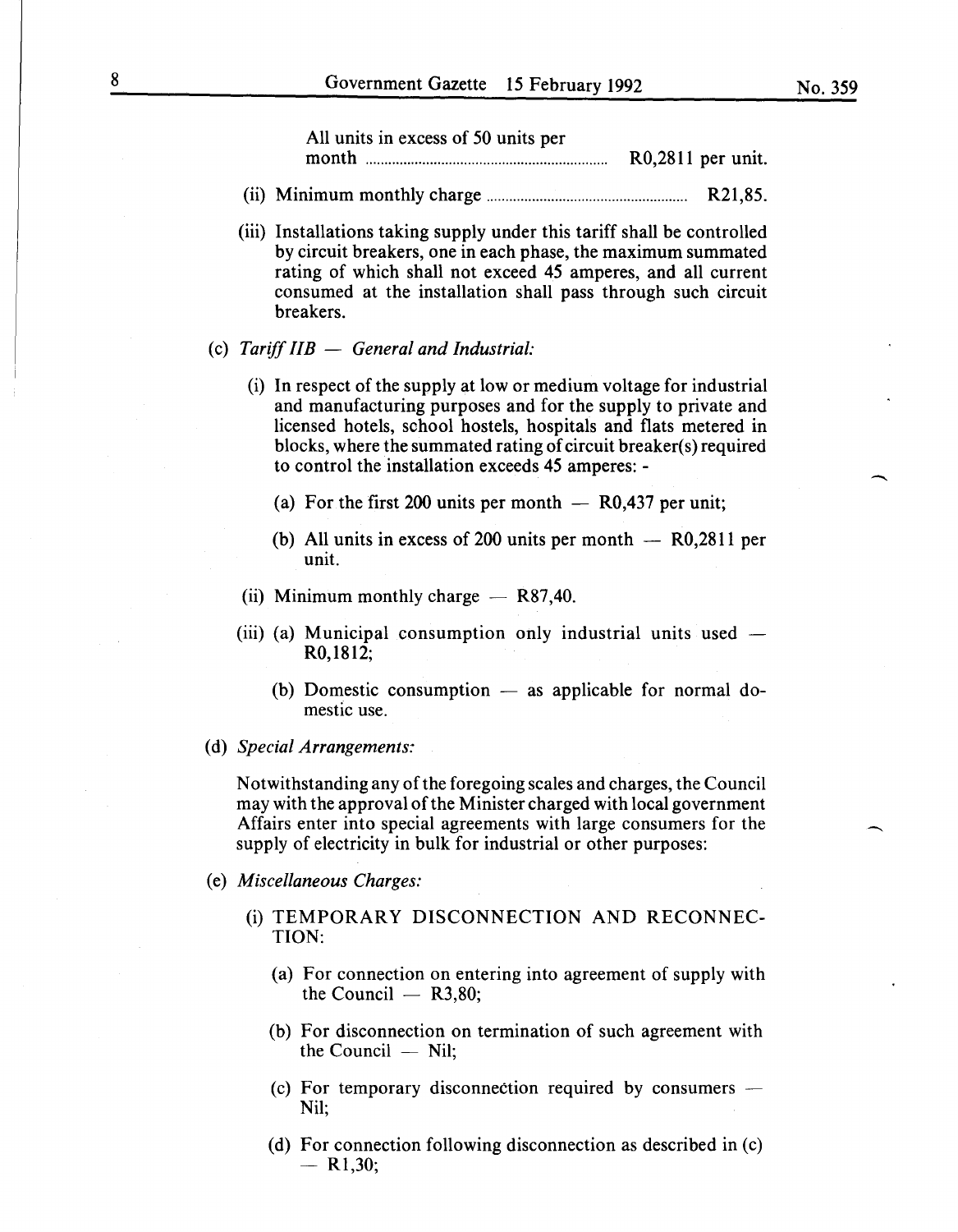-

- (e) For reconnection following disconnection for non-payment of accounts or for breach of contract  $-$  R9,50;
- (f) For any service mentioned in the preceding paragraphs  $(a)$  (e) rendered after hours, an additional R2,55.

#### (ii) SPECIAL READING OF METER:

Where a special reading of the meter is done at the request of the consumer, questioning the accuracy of a reading, if the reading is found to have been correct  $-$  R1,30.

#### (iii) TESTING OF METER AND CIRCUIT BREAKERS:

(a) METERS:

If the consumer is at any time dissatisfied with any particular reading of a meter supplied by the Council and desires to have the meter tested, he or she shall apply in writing to the Council within 10 days of the last day of the month during which the reading was taken and, on payment of a deposit of R29,20 the meter shall be tested by the Council. If the meter is found to be registering correctly, the deposit shall be forfeited; if the meter is proved incorrect, the Council shall refund the deposit, repair the meter and reconnect it without charge. The meter shall be considered to be registering correctly if the error is not more than  $2\frac{1}{2}\%$  either way.

#### (b) CIRCUIT BREAKERS:

If the consumer is at any time dissatisfied with the rating of the circuit breaker controlling his or her installation, he or she shall apply in writing to the Council and, on payment of a deposit of R2,55 the circuit breaker shall be tested by the Council. If the circuit breaker is found to be operating correctly, the deposit shall be forfeited; if the circuit breaker is found to be operating incorrectly, allowing less current than the nominal rating, the deposit shall be refunded and a correctly-rated circuit breaker installed without charge. A circuit breaker shall be deemed to be correctly rated if it carries full-rated current for a period of one hour without tripping.

#### (iv) *Location and Rectification of Faults:*

Where electricians of the Council are called on to locate and rectify faults for consumers, the charges shall be:

- (a) If work is done during official working hours R2,30 per call.
- (b) If work is done outside official working hours R2,90 per call.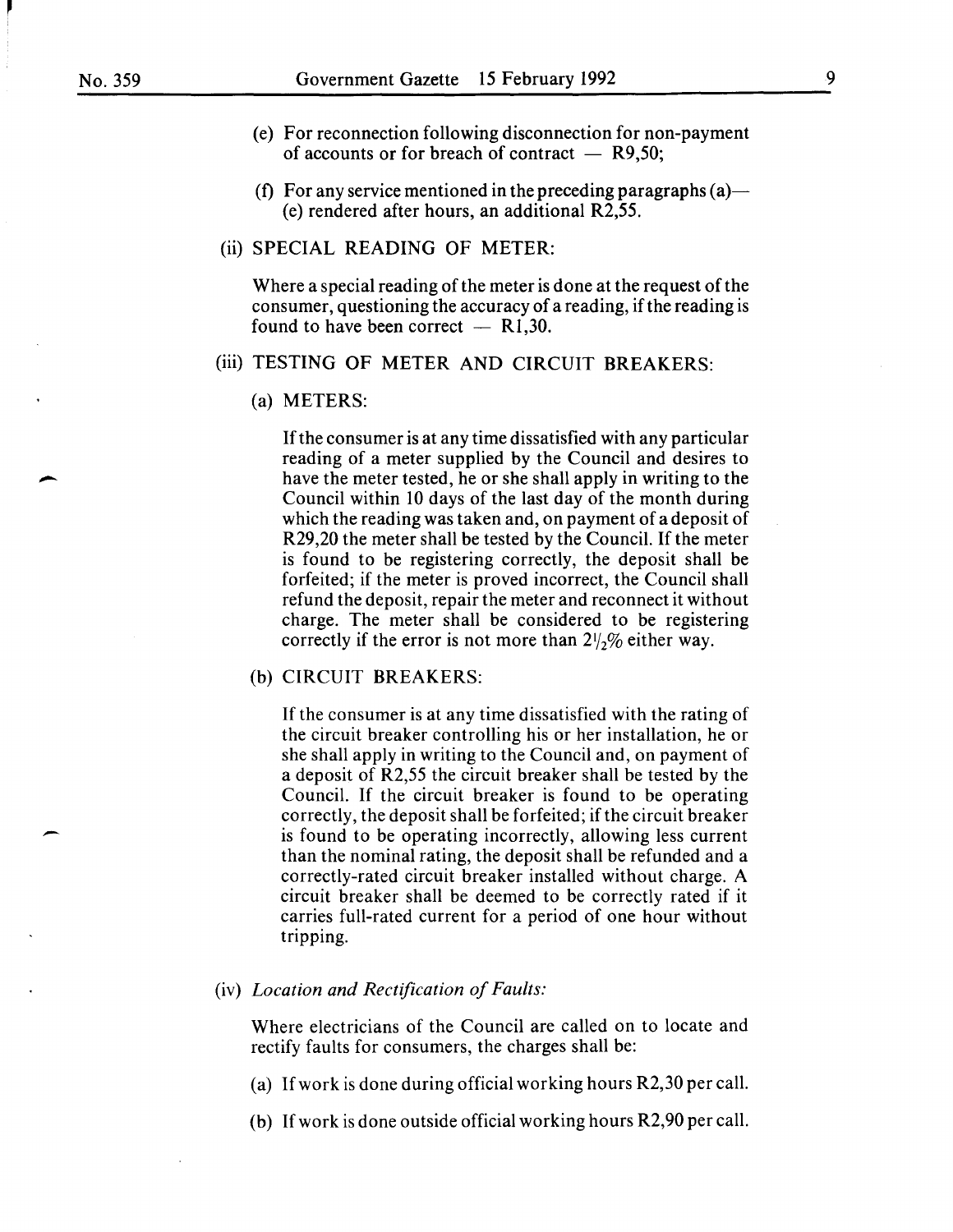(v) *Installation Charges:* 

All applications for new connections must be made to the Town Electrical Engineer by a registered electrical contractor. The charges shall be paid to the Town Treasurer at least 48 hours before connection is required.

For making connections and installing meters, etc. to premises the charges shall be -

(a) Overhead service connection where an overhead supply main exists: -

| R <sub>15.95</sub>  |
|---------------------|
| R <sub>25</sub> ,30 |
| R37,95              |

(b) Where a cable connection is necessary, an estimate of the charges may be obtained from the Town Electrical Engineer on application. The amount to be paid for the connection will be the actual cost of material, labour and transport, plus 15%.

#### (vi) *Miscellaneous Services:*

For work done and services rendered by the Council where such services are not chargeable under any of the preceding tariffs, the charge shall be actual cost of material labour and transport, plus 15%.

- (vii) *Deposits:* 
	- (a) The amount of consumer's deposits, required in terms of regulation 34 of Part II of these regulations shall be at the discretion of the Council with a minimum of R5,00.
	- (b) The deposit (or part thereof) may be appropriated by the Council at any time to cover accounts unpaid.

#### GENERAL PROVISIONS

- 5. (a) In all cases of doubt in any matter relating to these tariffs and the conditions laid down for the application of these tariffs, the decision of the Council shall be final;
	- (b) Should the Council find that the conditions of the agreement for the supply of electricity have materially altered, or that the consumer does not comply with the agreement in any way, it shall be lawful for the Council to charge and the consumer concerned shall be liable to pay for the consumption at such scale under these regulations as may, in the opinion of the Council, be applicable as from such date as the conditions aforesaid were changed or appear to Council to have been changed.

-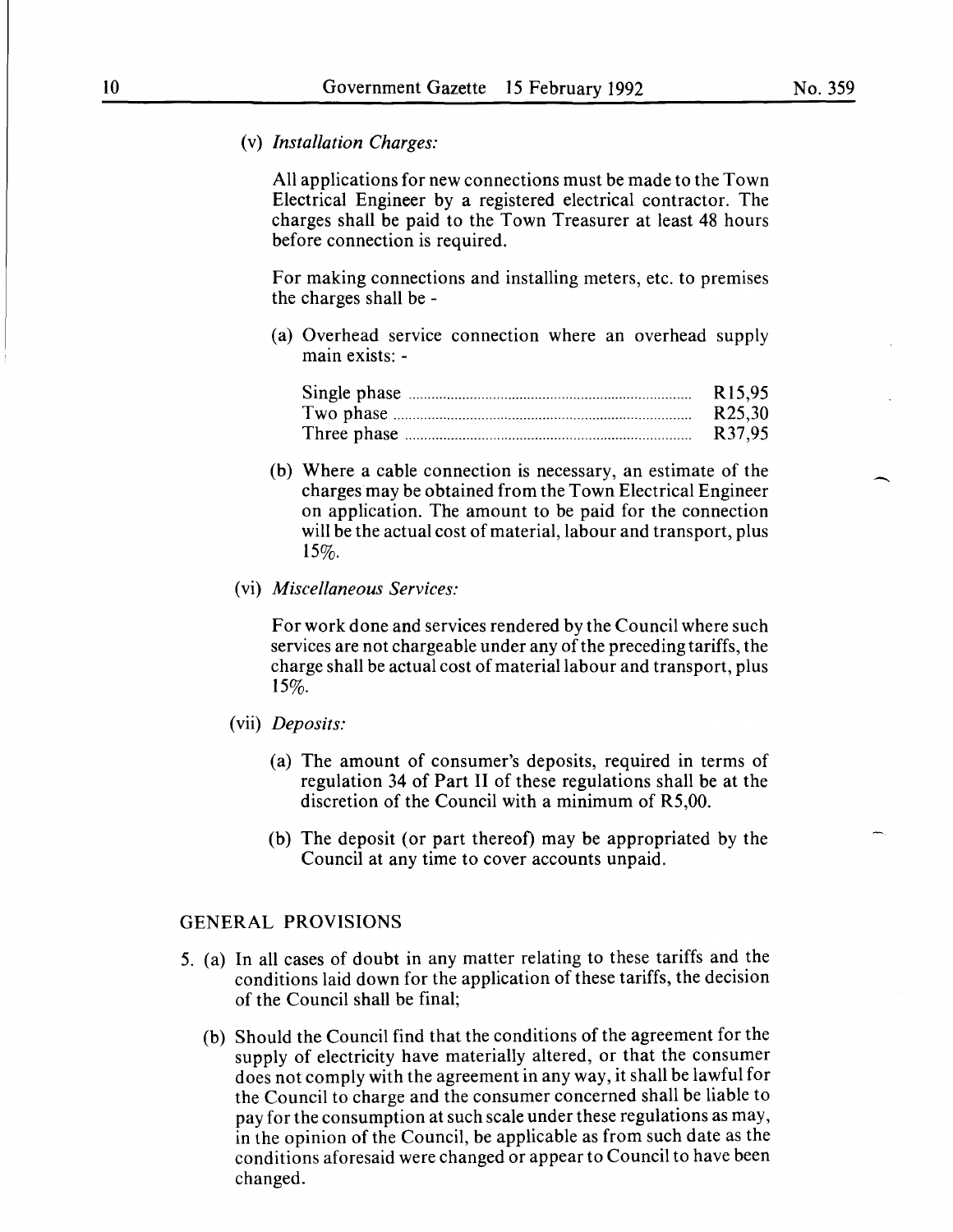- (c) Every consumer's account will, as far as it is practicable, be rendered monthly, and payment of same must be made within fourteen days from the date of such rendering, failing which the supply of elecricity to the consumer may be disconnected after the expiry of a final notice to that effect, and such supply shall not be reconnected until the amount of the account and the reconnection fees prescribed in this appendix have been paid in full.
- 6. (a) The preceding paragraphs shall, from the date of promulgation of this amendment, be applicable to all connections installed after the said date and shall also be applicable to all installations where the consumer has been notified that the new tariff applies to him.
	- (b) On all other installations, i.e. those not yet brought into line with the new tariff, the tariff contained in the regulations which are repealed hereunder, shall apply for a period of six consecutive monthly meter readings from the date of promulgation of this amendment.

The said amendment has been approved by the President under section 243 of the said Municipal Ordinance, 1963.

# **MUNICIPALITY OF GROOTFONTEIN**

No. 9 1992

-

# AMENDMENT OF WATER SUPPLY REGULATIONS

The council of the Municipality of Grootfontein has under section 242 of the Municipal Ordinance, 1963 (Ordinance 13 of 1963), further amended the Water Supply Regulations promulgated under Government Notice 131 of 1939 as set out in the Schedule.

The said amendments have been approved by the President under section 243 of the said Municipal Ordinance, 1963.

# SCHEDULE

The following Schedule is hereby substituted for Schedule B:

# "SCHEDULE **B**  TARIFFS

1. For water supplied  $-$  R3,50 for the first 5 kilolitres or portion thereof and thereafter  $R0,5123$  per kilolitre with a minimum of  $R3,50$  per month.

A basic charge of R3,50 per month shall be levied where the service is available but not made use of.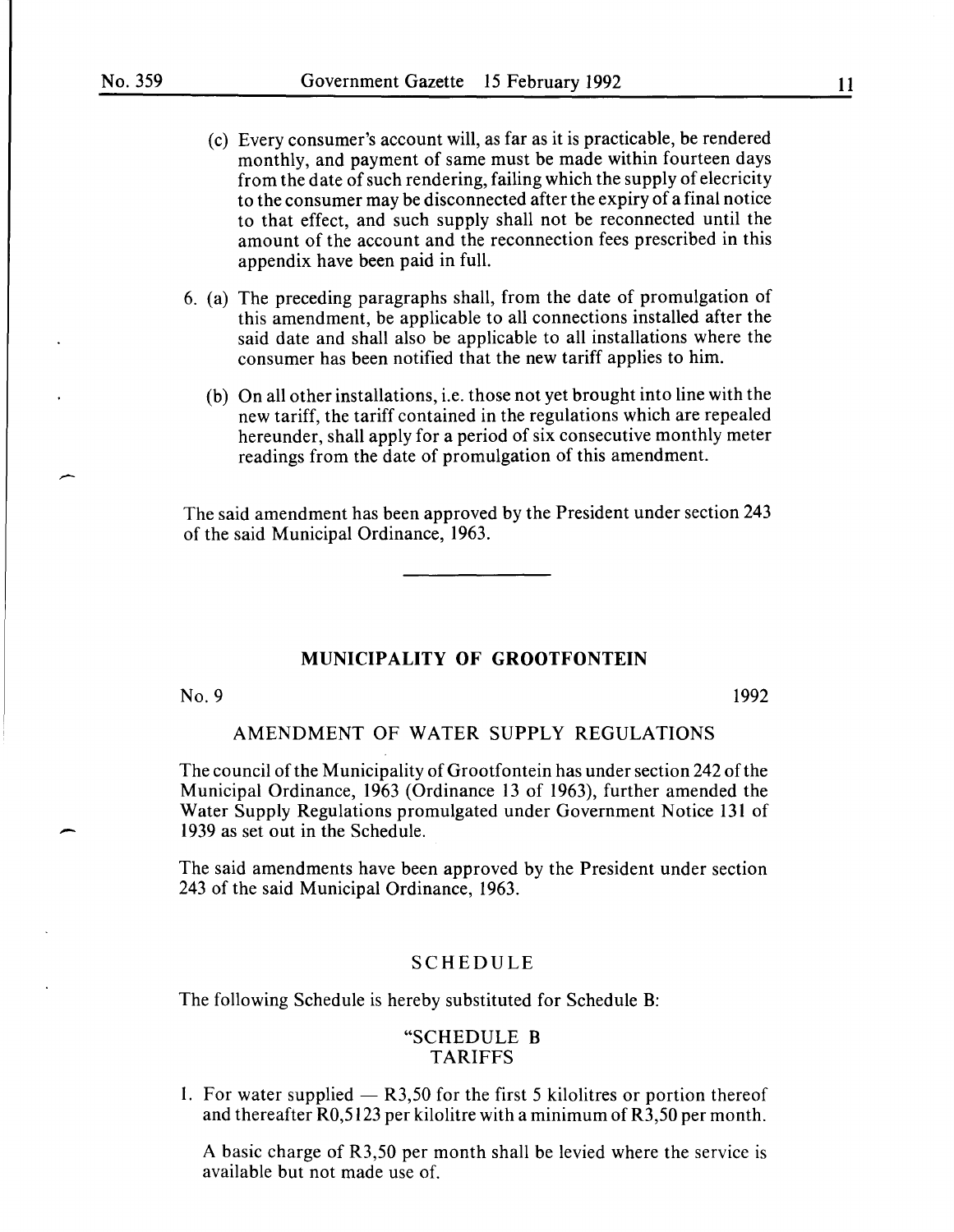- 2. For replacing a seal which has been tampered or interfered with by the consumer  $-$  R2,37.
- 3. For disconnecting or re-connecting of the water supply at the request of the consumer  $-$  R2,37.
- **4.** For re-connection after supply has been cut off for breach of these regulations  $-$  R4,68.
- 5. The amount to be paid for
	- (a) the provision and laying of a communication pipe; and
	- (b) any tests made or other work performed at the request of the consumer,

shall be the actual cost plus 15%.

- 6. Rent for a water meter per month  $-$  R0,50.
- 7. For bulk supply of water  $-$  R0,4578 per kilolitre water consumed subject to a basic charge of 50% of the declared demand which shall not be less than 5 000 kilolitres per month, supplied through one water meter.".

#### **CITY OF WINDHOEK**

No. 10

1992

# PERMANENT CLOSING OF PORTION 1 OF ERF 1048 HOCHLAND PARK

Notice is hereby given in terms of Section 183(1)(b)(ii) of the Municipal Ordinance, 1963 (Ordinance No. 13 of 1963) as amended, that the Municipality of Windhoek proposes to close permanently the undermentioned portions as indicated on plan  $P/2653/A$  which lies for inspection during office hours at the office of the Town Planner, Room 702, Municipal Offices, Independence A venue.

#### **Portion 1 of Erf 1048 Hochland Park.**

Objections to the proposed closing are to be served on the Director, Local Authorities and Development Planning, Private Bag 13289, and the Town Clerk, P.O. Box 59, Windhoek, within 30 days after the appearance of this notice in accordance with Article 183(3) of the above Ordinance.

J.G.B. BLIGNAUT TOWN CLERK